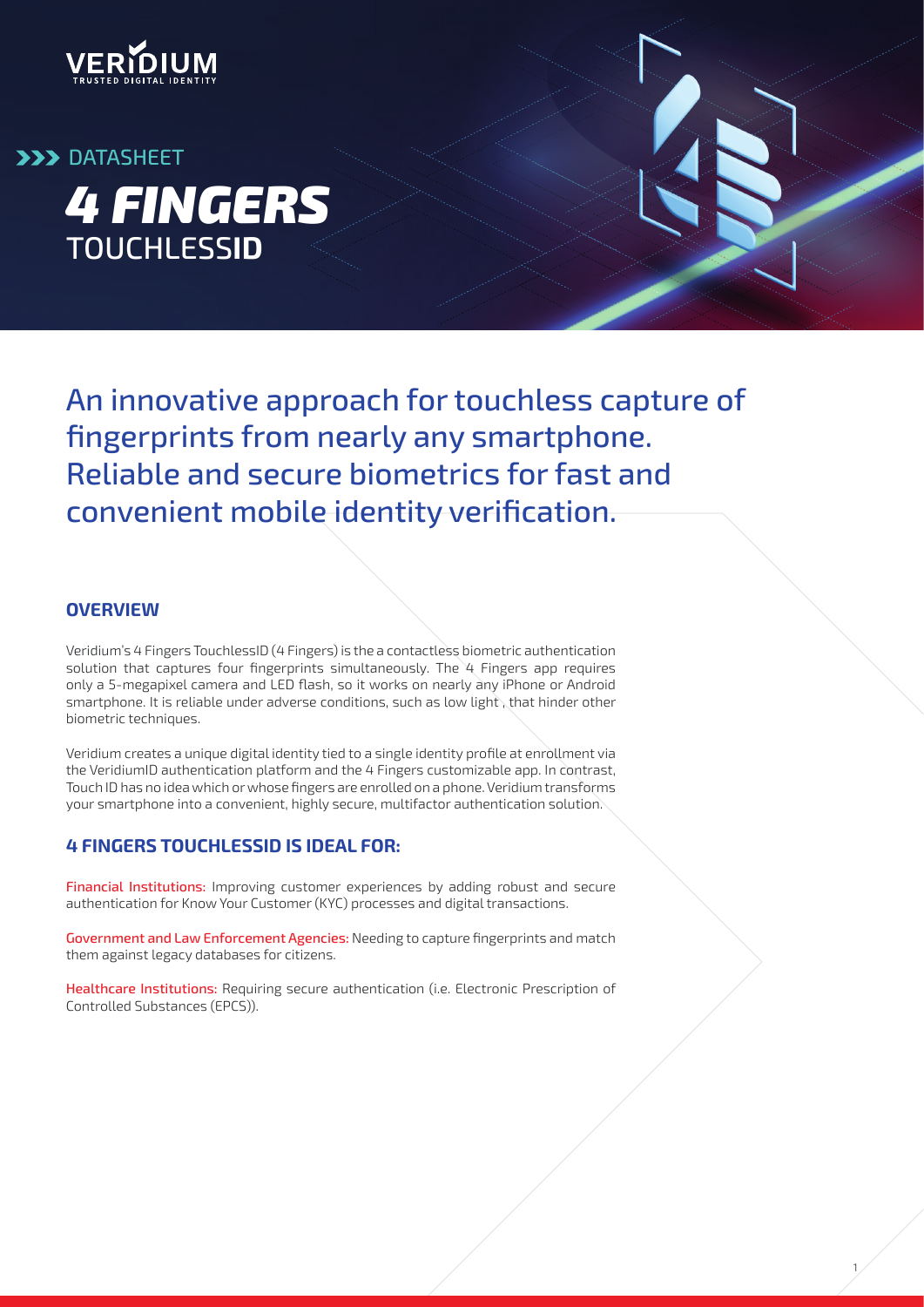>>>>>

DataSheet: **4 Fingers TouchlessID**

#### **HOW IT WORKS**

- Place your hand behind<br>your phone
- The rear camera will detect<br>your fingers
- Place them within the guide<br>and wait for the flash

4 All four fingerprints are<br>captured at once

# *Biometric authentication in seconds, in any environment or lighting, from nearly any smartphone.*

### **LEGACY DATABASE MATCHING**

The images captured by Veridium can be exported for matching against legacy databases. Government agencies and financial institutions around the world collect indivduals fingerprints to validate identification against National databases or AFIS systems . Fnancial services, Mobile Network operators and Government institutions are now able to securely and reliably, remotely identify individuals by simply taking a picture of their hand using a mobile phone.

#### Authentication on the go:

camera and LED flash.

The quality of the fingerprint images captured by Veridium is equivalent to prints collected from a conventional flatbed scanner. The prints can be exported in a variety of formats. Veridium enables convenient, quick, and secure identity verification on the go.